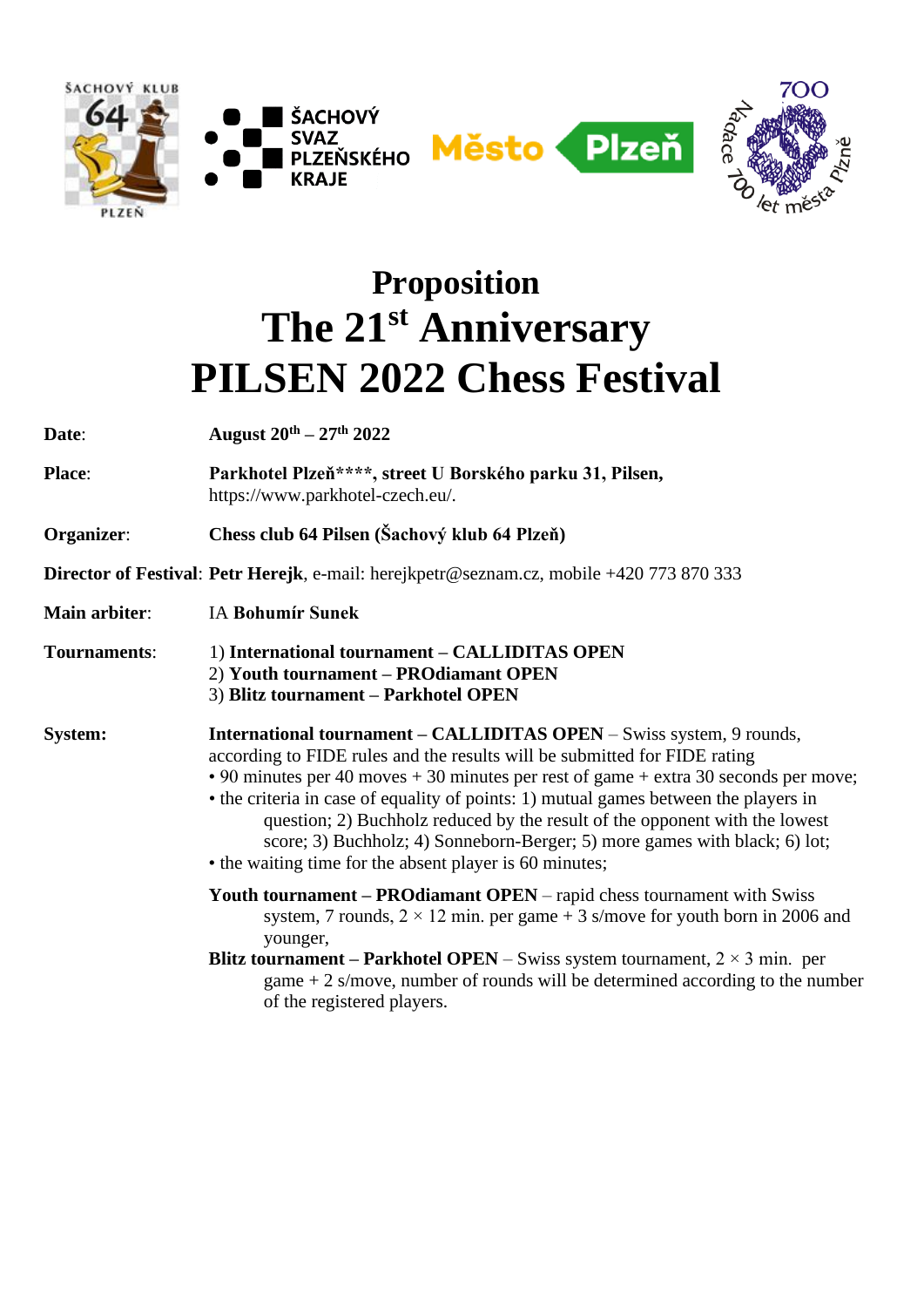| <b>Application:</b>  | for the International tournament - CALLIDITAS OPEN on the website<br>http://www.sachovyfestivalplzen.cz/ or by e-mail to Director of Festival until<br>August $2nd$ 2022; applications after this date may not be accepted by the organisers,<br>for the Youth tournament - PROdiamant OPEN and Blitz tournament - Parkhotel<br><b>OPEN</b> in the playing room on the day of the tournament no later than 10 minutes before<br>the start time. |                                                                                     |                                                                                                                                                                                                                                                        |  |  |  |  |  |  |  |
|----------------------|-------------------------------------------------------------------------------------------------------------------------------------------------------------------------------------------------------------------------------------------------------------------------------------------------------------------------------------------------------------------------------------------------------------------------------------------------|-------------------------------------------------------------------------------------|--------------------------------------------------------------------------------------------------------------------------------------------------------------------------------------------------------------------------------------------------------|--|--|--|--|--|--|--|
| <b>Entry fee:</b>    | <b>International tournament – CALLIDITAS OPEN</b><br>$0$ CZK<br>Discount 20% of the entry fee to International tournament – CALLIDITAS OPEN is<br>valid for:<br>- women<br>- players born in 2006 and later.                                                                                                                                                                                                                                    |                                                                                     |                                                                                                                                                                                                                                                        |  |  |  |  |  |  |  |
|                      |                                                                                                                                                                                                                                                                                                                                                                                                                                                 |                                                                                     |                                                                                                                                                                                                                                                        |  |  |  |  |  |  |  |
|                      |                                                                                                                                                                                                                                                                                                                                                                                                                                                 |                                                                                     |                                                                                                                                                                                                                                                        |  |  |  |  |  |  |  |
| <b>Registration:</b> | to International tournament – CALLIDITAS OPEN will take place in the playing<br>room at Saturday August 20 <sup>th</sup> 2022 between 11 am and 3 pm.                                                                                                                                                                                                                                                                                           |                                                                                     |                                                                                                                                                                                                                                                        |  |  |  |  |  |  |  |
| Time schedule:       |                                                                                                                                                                                                                                                                                                                                                                                                                                                 |                                                                                     |                                                                                                                                                                                                                                                        |  |  |  |  |  |  |  |
|                      | Sa 20.08.                                                                                                                                                                                                                                                                                                                                                                                                                                       | from 11 am to 3 pm                                                                  | Registration                                                                                                                                                                                                                                           |  |  |  |  |  |  |  |
|                      |                                                                                                                                                                                                                                                                                                                                                                                                                                                 | 4 pm                                                                                | $1st$ round                                                                                                                                                                                                                                            |  |  |  |  |  |  |  |
|                      | Su 21.08.<br>Mo 22.08.                                                                                                                                                                                                                                                                                                                                                                                                                          | 9 am                                                                                | <b>Blitz</b> tournament                                                                                                                                                                                                                                |  |  |  |  |  |  |  |
|                      |                                                                                                                                                                                                                                                                                                                                                                                                                                                 | 4 pm                                                                                | $2nd$ round                                                                                                                                                                                                                                            |  |  |  |  |  |  |  |
|                      |                                                                                                                                                                                                                                                                                                                                                                                                                                                 | 9 am                                                                                | $3rd$ round                                                                                                                                                                                                                                            |  |  |  |  |  |  |  |
|                      |                                                                                                                                                                                                                                                                                                                                                                                                                                                 | 4 pm                                                                                | 4 <sup>th</sup> round                                                                                                                                                                                                                                  |  |  |  |  |  |  |  |
|                      | Tu 23.08.                                                                                                                                                                                                                                                                                                                                                                                                                                       | 4 pm                                                                                | 5 <sup>th</sup> round                                                                                                                                                                                                                                  |  |  |  |  |  |  |  |
|                      | We 24.08.                                                                                                                                                                                                                                                                                                                                                                                                                                       | 4 pm                                                                                | $6th$ round                                                                                                                                                                                                                                            |  |  |  |  |  |  |  |
|                      | Th 25.08.                                                                                                                                                                                                                                                                                                                                                                                                                                       | 4 pm                                                                                | $7th$ round                                                                                                                                                                                                                                            |  |  |  |  |  |  |  |
|                      | Fr 26.08.                                                                                                                                                                                                                                                                                                                                                                                                                                       | 9 am                                                                                | Youth tournament                                                                                                                                                                                                                                       |  |  |  |  |  |  |  |
|                      |                                                                                                                                                                                                                                                                                                                                                                                                                                                 | 4 pm                                                                                | 8 <sup>th</sup> round<br>9 <sup>th</sup> round                                                                                                                                                                                                         |  |  |  |  |  |  |  |
|                      |                                                                                                                                                                                                                                                                                                                                                                                                                                                 | 10 <sub>am</sub>                                                                    | Solemn conclusion                                                                                                                                                                                                                                      |  |  |  |  |  |  |  |
|                      | Sa 27.08.                                                                                                                                                                                                                                                                                                                                                                                                                                       | 3 pm                                                                                |                                                                                                                                                                                                                                                        |  |  |  |  |  |  |  |
| <b>Accomodation:</b> |                                                                                                                                                                                                                                                                                                                                                                                                                                                 | +420 378 772 909, or mobile +420 608 111 702<br>"ŠACHY"/"CHESS" during the booking. | Parkhotel Plzeň****, double room 1.490 CZK/room, single room 1.150 CZK/person.<br>Detailed information about accommodation and booking at the hotel reception: phone<br>or e-mail: rezervace@parkhotel-czech.eu, For the discounted price use password |  |  |  |  |  |  |  |
| <b>Boarding:</b>     | In the hotel restaurant                                                                                                                                                                                                                                                                                                                                                                                                                         |                                                                                     |                                                                                                                                                                                                                                                        |  |  |  |  |  |  |  |